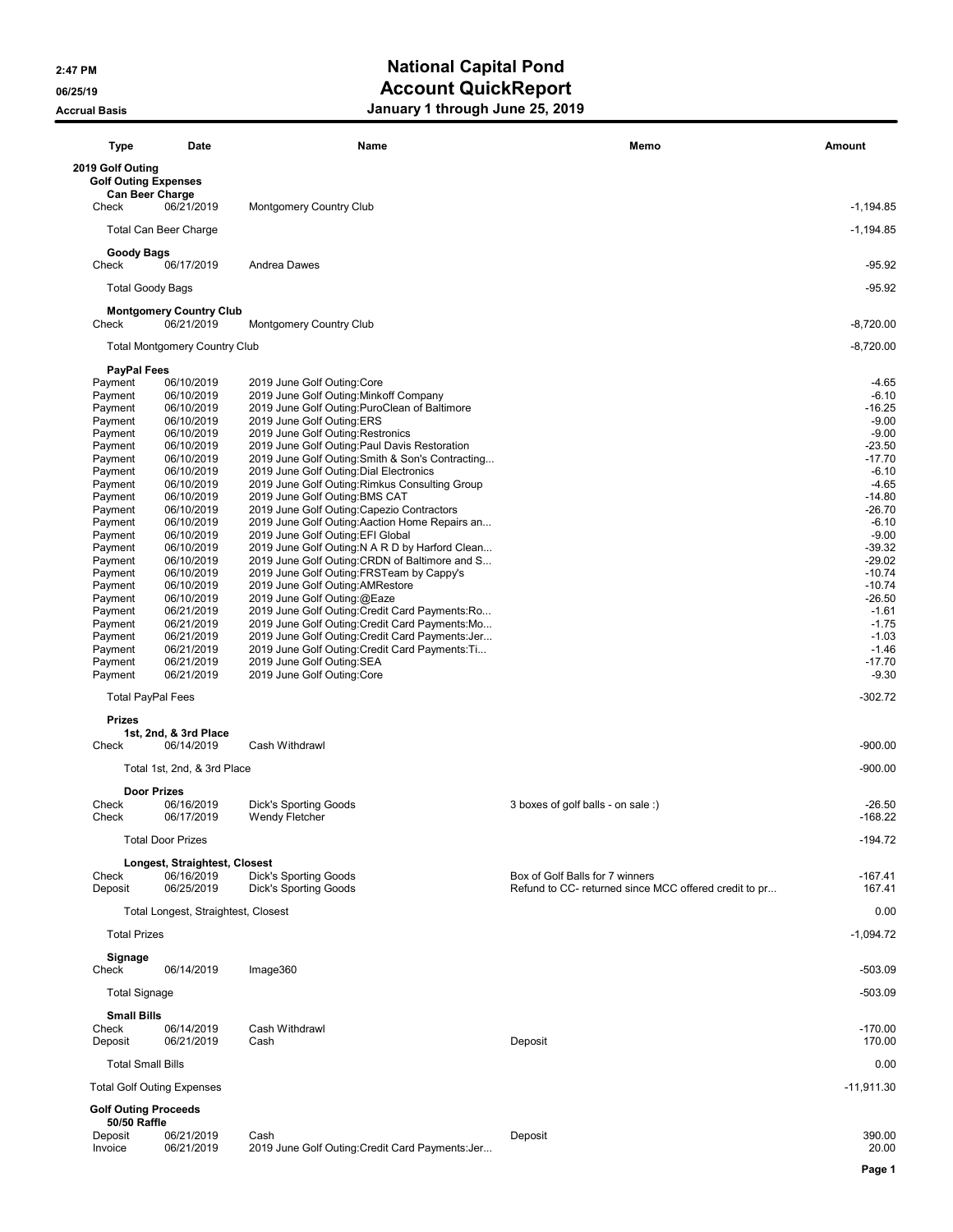# 2:47 PM 2:47 PM 06/25/19 **Account QuickReport**

## Accrual Basis **Accrual Basis January 1 through June 25, 2019**

| <b>Type</b>            | Date                           | Name                                                                                                 | Memo                | Amount           |
|------------------------|--------------------------------|------------------------------------------------------------------------------------------------------|---------------------|------------------|
| Invoice                | 06/21/2019                     | 2019 June Golf Outing: Credit Card Payments: Ti                                                      |                     | 20.00            |
| Invoice<br>Invoice     | 06/21/2019<br>06/21/2019       | 2019 June Golf Outing: Credit Card Payments: Ro<br>2019 June Golf Outing: Credit Card Payments: Mo   |                     | 20.00<br>20.00   |
| Total 50/50 Raffle     |                                |                                                                                                      |                     | 470.00           |
|                        | <b>Corn Hole Contest</b>       |                                                                                                      |                     |                  |
| Check                  | 06/14/2019                     | Cash Withdrawl                                                                                       | <b>Scratch Offs</b> | $-30.00$         |
| Check                  | 06/14/2019                     | Cash Withdrawl                                                                                       | Scratch Offs        | $-30.00$         |
| Deposit                | 06/21/2019                     | Cash                                                                                                 | Deposit             | 220.00           |
| Invoice                | 06/21/2019<br>06/21/2019       | 2019 June Golf Outing: Credit Card Payments: Jer                                                     |                     | 5.00<br>10.00    |
| Invoice<br>Invoice     | 06/21/2019                     | 2019 June Golf Outing: Credit Card Payments: Ti<br>2019 June Golf Outing: Credit Card Payments: Ro   |                     | 5.00             |
| Invoice                | 06/21/2019                     | 2019 June Golf Outing: Credit Card Payments: Mo                                                      |                     | 15.00            |
|                        | <b>Total Corn Hole Contest</b> |                                                                                                      |                     | 195.00           |
| Golfers                |                                |                                                                                                      |                     |                  |
| Invoice                | 06/10/2019                     | 2019 June Golf Outing: N A R D by Harford Clean                                                      |                     | 600.00           |
| Invoice                | 06/10/2019                     | 2019 June Golf Outing: CRDN of Baltimore and S                                                       |                     | 600.00           |
| Invoice<br>Invoice     | 06/10/2019<br>06/10/2019       | 2019 June Golf Outing: Environmental Solutions I<br>2019 June Golf Outing: Rainbow International Res |                     | 600.00<br>600.00 |
| Invoice                | 06/10/2019                     | 2019 June Golf Outing: Clothes Call by Evans                                                         |                     | 600.00           |
| Invoice                | 06/10/2019                     | 2019 June Golf Outing: FRSTeam by Cappy's                                                            |                     | 150.00           |
| Invoice                | 06/10/2019                     | 2019 June Golf Outing: SERVPRO (Inner Harbor/                                                        |                     | 600.00           |
| Invoice                | 06/10/2019                     | 2019 June Golf Outing:@Eaze                                                                          |                     | 600.00           |
| Invoice                | 06/10/2019                     | 2019 June Golf Outing: Capezio Contractors                                                           |                     | 600.00           |
| Invoice                | 06/10/2019                     | 2019 June Golf Outing: Cornerstone Restoration                                                       |                     | 600.00           |
| Invoice                | 06/10/2019                     | 2019 June Golf Outing: Belfor                                                                        |                     | 600.00           |
| Invoice                | 06/10/2019                     | 2019 June Golf Outing: CRDN of Greater Metro DC                                                      |                     | 600.00           |
| Invoice                | 06/10/2019                     | 2019 June Golf Outing: BMS CAT                                                                       |                     | 300.00           |
| Invoice<br>Invoice     | 06/10/2019<br>06/10/2019       | 2019 June Golf Outing: Infinity Restoration<br>2019 June Golf Outing: Gross Mendelsohn               |                     | 600.00<br>600.00 |
| Invoice                | 06/10/2019                     | 2019 June Golf Outing: PuroClean of Baltimore                                                        |                     | 300.00           |
| Invoice                | 06/10/2019                     | 2019 June Golf Outing: Restronics                                                                    |                     | 300.00           |
| Invoice                | 06/10/2019                     | 2019 June Golf Outing: Smith & Son's Contracting                                                     |                     | 600.00           |
| Invoice                | 06/10/2019                     | 2019 June Golf Outing: Paul Davis Restoration                                                        |                     | 600.00           |
| Invoice                | 06/10/2019                     | 2019 June Golf Outing:SERVPRO (Bethesda/Pot                                                          |                     | 600.00           |
| Invoice                | 06/10/2019                     | 2019 June Golf Outing: Core                                                                          |                     | 150.00           |
| Invoice                | 06/10/2019                     | 2019 June Golf Outing: ERS                                                                           |                     | 300.00           |
| Invoice                | 06/14/2019                     | 2019 June Golf Outing: Core                                                                          |                     | 150.00           |
| Invoice<br>Invoice     | 06/21/2019<br>06/21/2019       | 2019 June Golf Outing: Core<br>2019 June Golf Outing: SEA                                            |                     | 150.00<br>600.00 |
| <b>Total Golfers</b>   |                                |                                                                                                      |                     | 12,000.00        |
| <b>Mulligans</b>       |                                |                                                                                                      |                     |                  |
| Deposit                | 06/21/2019                     | Cash                                                                                                 | Deposit             | 430.00           |
| Invoice                | 06/21/2019                     | 2019 June Golf Outing: Credit Card Payments: Ti                                                      |                     | 10.00            |
| Invoice<br>Invoice     | 06/21/2019<br>06/21/2019       | 2019 June Golf Outing: Credit Card Payments: Ro<br>2019 June Golf Outing: Credit Card Payments: Mo   |                     | 20.00<br>15.00   |
| <b>Total Mulligans</b> |                                |                                                                                                      |                     | 475.00           |
| <b>Sponsors</b>        |                                |                                                                                                      |                     |                  |
| Invoice                | 06/10/2019                     | 2019 June Golf Outing: N A R D by Harford Clean                                                      |                     | 300.00           |
| Invoice                | 06/10/2019                     | 2019 June Golf Outing: N A R D by Harford Clean                                                      |                     | 375.00           |
| Invoice                | 06/10/2019                     | 2019 June Golf Outing: N A R D by Harford Clean                                                      |                     | 20.00            |
| Invoice                | 06/10/2019                     | 2019 June Golf Outing: N A R D by Harford Clean                                                      |                     | 40.00            |
| Invoice                | 06/10/2019                     | 2019 June Golf Outing: CRDN of Baltimore and S                                                       |                     | 300.00           |
| Invoice                | 06/10/2019                     | 2019 June Golf Outing: CRDN of Baltimore and S                                                       |                     | 40.00            |
| Invoice                | 06/10/2019                     | 2019 June Golf Outing: CRDN of Baltimore and S<br>2019 June Golf Outing: EFI Global                  |                     | 40.00<br>300.00  |
| Invoice<br>Invoice     | 06/10/2019<br>06/10/2019       | 2019 June Golf Outing: Clothes Call by Evans                                                         |                     | 300.00           |
| Invoice                | 06/10/2019                     | 2019 June Golf Outing: FRSTeam by Cappy's                                                            |                     | 300.00           |
| Invoice                | 06/10/2019                     | 2019 June Golf Outing: FRSTeam by Cappy's                                                            |                     | 40.00            |
| Invoice                | 06/10/2019                     | 2019 June Golf Outing: FRSTeam by Cappy's                                                            |                     | 20.00            |
| Invoice                | 06/10/2019                     | 2019 June Golf Outing: SERVPRO (Inner Harbor/                                                        |                     | 300.00           |
| Invoice                | 06/10/2019                     | 2019 June Golf Outing: SERVPRO (Inner Harbor/                                                        |                     | 40.00            |
| Invoice                | 06/10/2019                     | 2019 June Golf Outing: SERVPRO (Inner Harbor/                                                        |                     | 20.00            |
| Invoice                | 06/10/2019                     | 2019 June Golf Outing:@Eaze                                                                          |                     | 300.00<br>300.00 |
| Invoice<br>Invoice     | 06/10/2019<br>06/10/2019       | 2019 June Golf Outing: Capezio Contractors<br>2019 June Golf Outing: Cornerstone Restoration         |                     | 300.00           |
| Invoice                | 06/10/2019                     | 2019 June Golf Outing: Cornerstone Restoration                                                       |                     | 40.00            |
| Invoice                | 06/10/2019                     | 2019 June Golf Outing: Cornerstone Restoration                                                       |                     | 20.00            |
| Invoice                | 06/10/2019                     | 2019 June Golf Outing: Belfor                                                                        |                     | 200.00           |
| Invoice                | 06/10/2019                     | 2019 June Golf Outing: AMRestore                                                                     |                     | 300.00           |
| Invoice                | 06/10/2019                     | 2019 June Golf Outing: AMRestore                                                                     |                     | 40.00            |
| Invoice                | 06/10/2019                     | 2019 June Golf Outing: AMRestore                                                                     |                     | 20.00            |